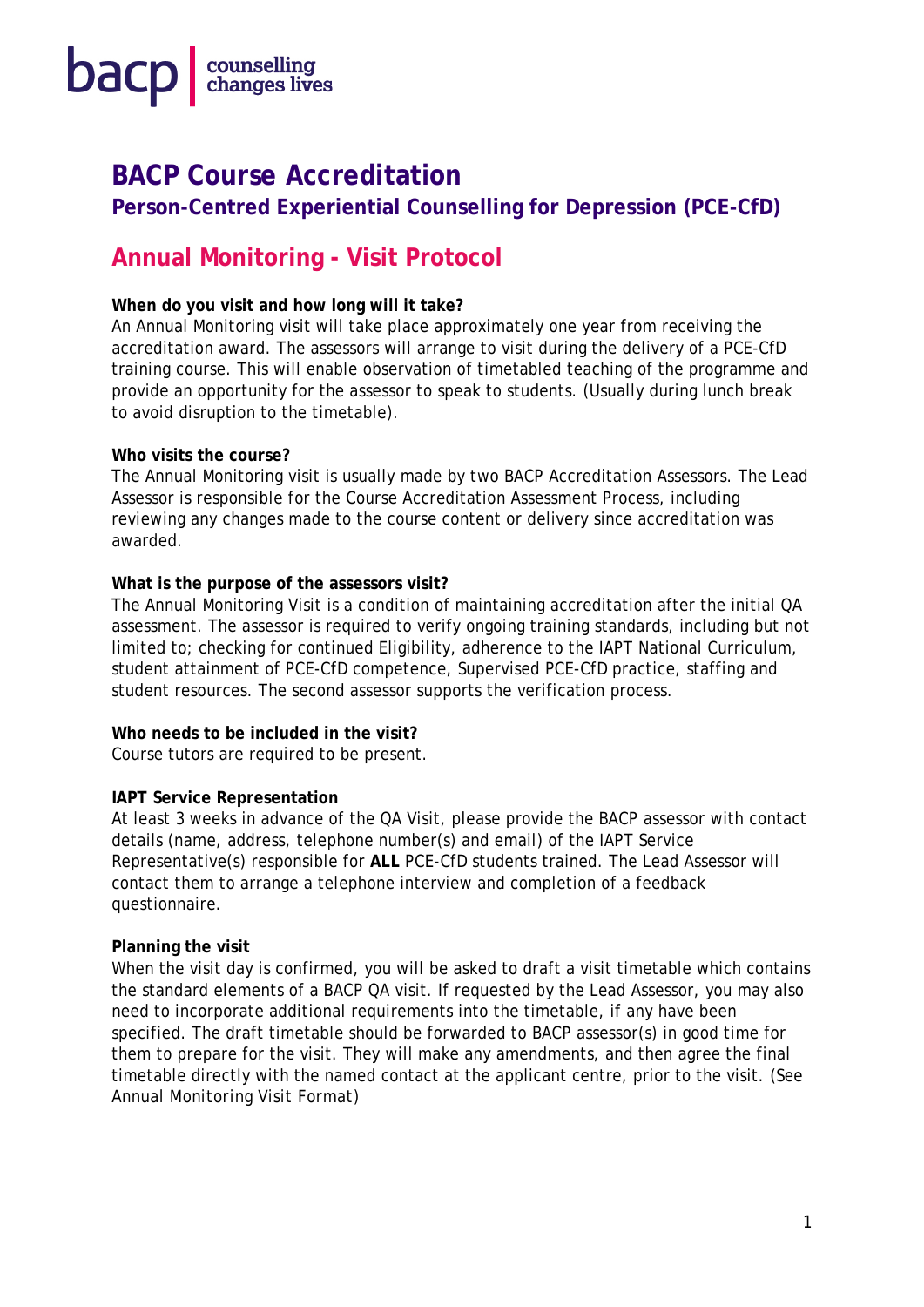## counselling<br>changes lives **bacp**

#### **Annual Monitoring Visit format (CfD)**

1. **A brief introductory meeting with a named course contact** Domestic arrangements, Wi-Fi password, orientation to centre and facilities. (Up to 30 mins)

#### **2. Discussion time with staff team**

Preferably all tutors will be present, to discuss any changes and issues around the delivery of the PCE-CfD National Curriculum since the initial QA visit. (Up to 1.0 hr)

#### **3. Student feedback**

Student discussion group to meet separately from course staff, for assessor to verify that students' experience matches national curriculum requirements and equips them for PCE-CfD practice. (Ideally up to 1 hour over lunch to avoid disruption to programme)

#### **4. Assessors' observation of course teaching**

Observation of the PCE-CfD module(s) being taught on day of visit. (Approximately 1.5 hours)

#### **5. Time and space for assessors to view evidence and to make notes**

The assessors will need time and a private space to view documentary evidence (for example, supervisor reports, student course evaluations) to note their findings and to prepare their initial feedback. (Approx. 2.0 hour)

#### **6. Summary and conclusion of visit with course tutor/s**

At the end of the visit, the assessor will give their initial feedback about the visit and timescale for the Annual Monitoring Report. (Approx. 1.0 hour)

#### **What does the BACP assessor need on the day?**

Please make sure that the following resources and course materials are available to the assessors on the visit day.

- A room for private discussion. This may also be used to display student portfolios and other documents.
- Access to the named course contact during the QA visit, to clarify any matters arising
- Completed course/student evaluations across modules and how any student points were actioned and followed up.
- Supervisor contracts and supervisor reports